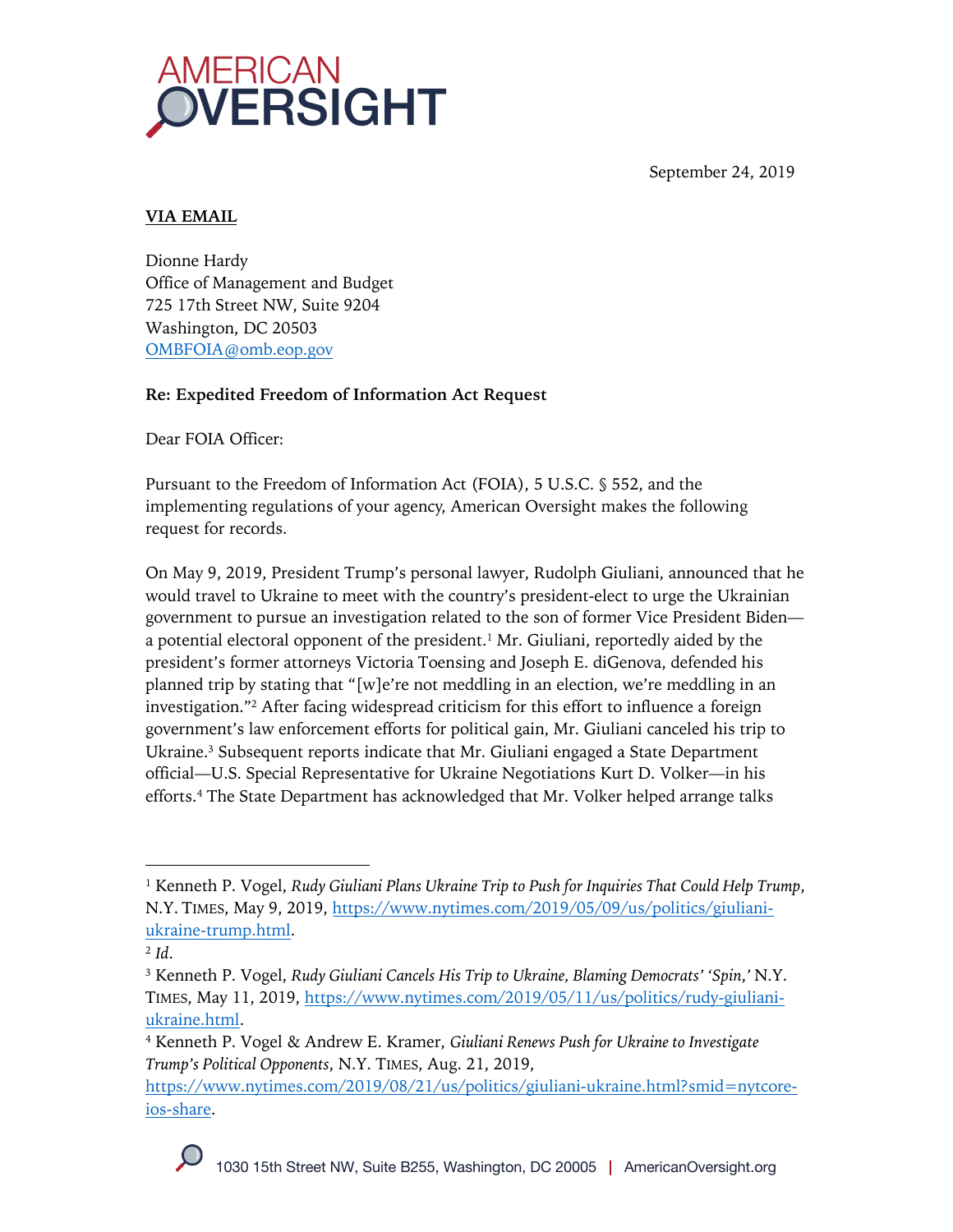between Mr. Giuliani and a Ukrainian official.<sup>5</sup> Reports also indicate that this meeting occurred shortly after the President Trump's July 25, 2019, call with Ukraine's president, in which President Trump reportedly asked Ukraine's government to prioritize "corruption" investigations.6

Recent reports now indicate that the administration acted to withhold vital aid to Ukraine days before President Trump's July phone call with Ukraine's President Zelensky.<sup>7</sup> President Trump has also now acknowledged—following reports of a whistleblower complaint that the administration has refused to provide to Congress—that he discussed his potential political opponent, Joe Biden, with Ukraine's president in the July call.<sup>8</sup>

American Oversight seeks records with the potential to shed light on whether and to what extent the political interests of the president have influenced the administration's policies and actions in Ukraine, including actions related to the efforts of the president's personal attorney to persuade the Ukrainian government to conduct an investigation connected to a potential political opponent of the president.

## **Requested Records**

American Oversight seeks expedited review of this request for the reasons identified below and requests that [the Office of Management and Budget (OMB) produce the following records as soon as practicable, and at least within twenty business days:

All email communications (including email messages, calendar invitations, and attachments thereto, and including complete email chains) between (a) anyone serving as the Associate Director of Legislative Affairs for OMB (b) any Congressional member or staffer, including any email addresses ending in @mail.house.gov or senate.gov, regarding funding for assistance to Ukraine or the withholding of any such assistance.

https://www.politico.com/f/?id=0000016d-16fe-d466-a36d-d6ff7a9c0000.

<sup>5</sup> Kenneth P. Vogel (@kenvogel), TWITTER (Aug. 22, 2019, 6:30 PM),

https://twitter.com/kenvogel/status/1164666081501470727?s=20.

<sup>6</sup> Letter from Chairs Rep. Engel, Rep. Schiff, & Rep. Cummings, U.S. House of Representatives Committees on Foreign Affairs, Intelligence, and Oversight and Reform, to Michael Pompeo, Secretary, U.S. Dep't of State, Sept. 9, 2019,

<sup>7</sup> Karoun Demirjian et al., *Trump Ordered Hold on Military Aid Days Before Calling Ukraine President*, WASH. POST (Sept. 23, 2019, 10:40 PM),

https://www.washingtonpost.com/national-security/trump-ordered-hold-on-military-aiddays-before-calling-ukrainian-president-officials-say/2019/09/23/df93a6ca-de38-11e9- 8dc8-498eabc129a0\_story.html.

<sup>8</sup> Devan Cole, *Trump Says He Discussed Biden with Ukrainian President and Democrats Threaten 'New Stage of Investigation*,*'* CNN (Sept. 22, 2019, 6:41 PM),

https://www.cnn.com/2019/09/22/politics/adam-schiff-donald-trump-ukrainewhistleblower-investigation-impeachment/index.html.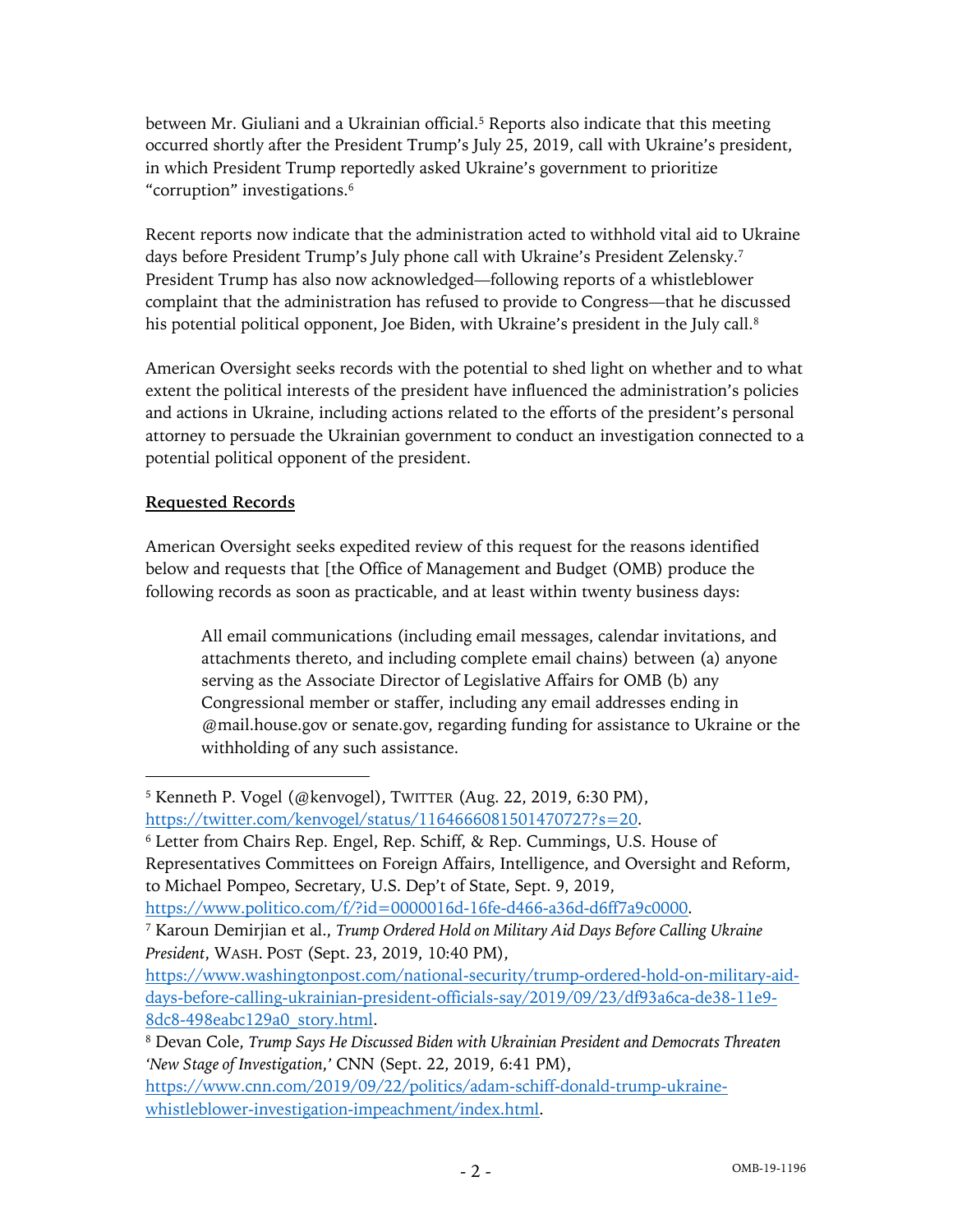Please provide all responsive records from February 1, 2019, through the date the search is conducted.

### **Fee Waiver Request**

In accordance with 5 U.S.C.  $\S$  552(a)(4)(A)(iii) and your agency's regulations, American Oversight requests a waiver of fees associated with processing this request for records. The subject of this request concerns the operations of the federal government, and the disclosures will likely contribute to a better understanding of relevant government procedures by the general public in a significant way. Moreover, the request is primarily and fundamentally for non-commercial purposes.

American Oversight requests a waiver of fees because disclosure of the requested information is "in the public interest because it is likely to contribute significantly to public understanding of operations or activities of the government."9 The subject matter of the requested records specifically relates to the operations or activities of the government, including communications surrounding an effort by the personal attorney to the president to persuade the Ukrainian government to investigate a family member of one of the president's potential political opponents,<sup>10</sup> and actions reportedly taken by the U.S. Government to aid those efforts. There is significant public interest in understanding whether and to what extent the perceived political interests of the president are influencing U.S. foreign policy toward Ukraine, including whether administration officials are involved in an effort to use the president's private attorney to lobby Ukrainian officials, <sup>11</sup> or whether other U.S. Government actions are being undertaken to pressure a foreign government to investigate the president's political opponent for President Trump's electoral advantage. The subject of this request is a matter of public interest, and the public's understanding of the government's activities and use of resources would be enhanced through American Oversight's analysis and publication of these records.

This request is primarily and fundamentally for non-commercial purposes.12 As a 501(c)(3) nonprofit, American Oversight does not have a commercial purpose and the release of the information requested is not in American Oversight's financial interest. American Oversight's mission is to promote transparency in government, to educate the public about government activities, and to ensure the accountability of government officials. American Oversight uses the information gathered, and its analysis of it, to educate the public through reports, press releases, or other media. American Oversight

 $9\,5$  U.S.C.  $\S$  552(a)(4)(A)(iii).

<sup>10</sup> *See* Vogel *supra* note 1; Vogel *supra* note 3.

<sup>11</sup> *See* Vogel *supra* note 5.

<sup>12</sup> *See* 5 U.S.C. § 552(a)(4)(A)(iii).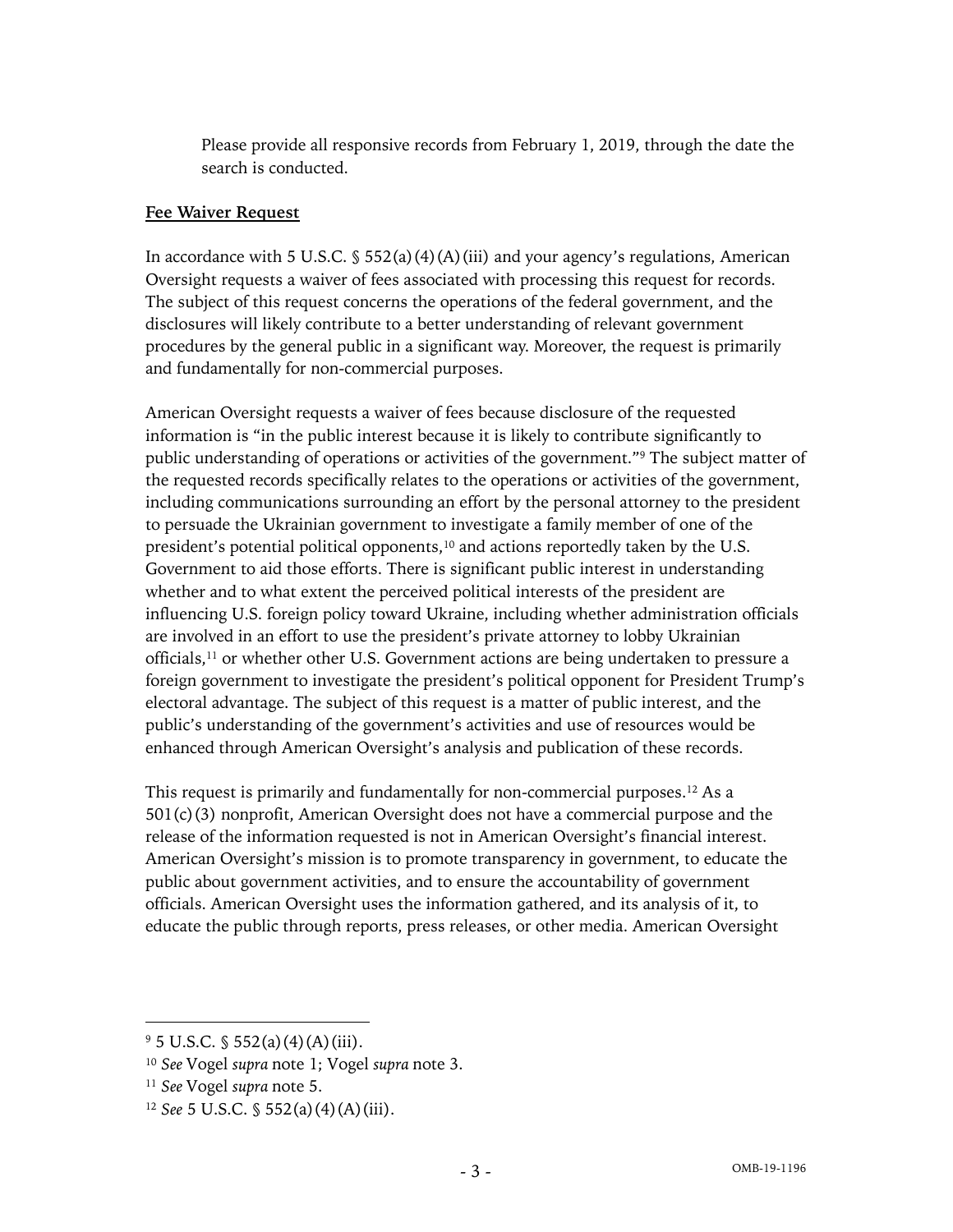also makes materials it gathers available on its public website and promotes their availability on social media platforms, such as Facebook and Twitter.13

American Oversight has also demonstrated its commitment to the public disclosure of documents and creation of editorial content through numerous substantive analyses posted to its website. <sup>14</sup> Examples reflecting this commitment to the public disclosure of documents and the creation of editorial content include the posting of records related to an ethics waiver received by a senior Department of Justice attorney and an analysis of what those records demonstrated regarding the Department's process for issuing such waivers;<sup>15</sup> posting records received as part of American Oversight's "Audit the Wall" project to gather and analyze information related to the administration's proposed construction of a barrier along the U.S.-Mexico border, and analyses of what those records reveal;<sup>16</sup> posting records regarding potential self-dealing at the Department of Housing & Urban Development and related analysis; $17$  posting records and analysis relating to the federal government's efforts to sell nuclear technology to Saudi Arabia;<sup>18</sup> posting records and analysis regarding the Department of Justice's decision in response to demands from Congress to direct a U.S. Attorney to undertake a wide-ranging review and make recommendations regarding criminal investigations relating to the President's political opponents and allegations of misconduct by the Department of Justice itself and the Federal Bureau of Investigation.<sup>19</sup>

<sup>16</sup> *See generally Audit the Wall*, AMERICAN OVERSIGHT,

<sup>&</sup>lt;sup>13</sup> American Oversight currently has approximately 12,300 page likes on Facebook and 54,500 followers on Twitter. American Oversight, FACEBOOK,

https://www.facebook.com/weareoversight/ (last visited Sept. 20, 2019); American Oversight (@weareoversight), TWITTER, https://twitter.com/weareoversight (last visited Sept. 20, 2019).

<sup>&</sup>lt;sup>14</sup> News, AMERICAN OVERSIGHT, https://www.americanoversight.org/blog.

<sup>&</sup>lt;sup>15</sup> DOJ Records Relating to Solicitor General Noel Francisco's Recusal, AMERICAN OVERSIGHT, https://www.americanoversight.org/document/doj-civil-division-response-noel-franciscocompliance; *Francisco & the Travel Ban: What We Learned from the DOJ Documents*, AMERICAN OVERSIGHT, https://www.americanoversight.org/francisco-the-travel-ban-what-welearned-from-the-doj-documents.

https://www.americanoversight.org/investigation/audit-the-wall; *see*, *e.g.*, *Border Wall Investigation Report: No Plans, No Funding, No Timeline, No Wall*, AMERICAN OVERSIGHT, https://www.americanoversight.org/border-wall-investigation-report-no-plans-nofunding-no-timeline-no-wall.

<sup>17</sup> *Documents Reveal Ben Carson Jr.'s Attempts to Use His Influence at HUD to Help His Business*, AMERICAN OVERSIGHT, https://www.americanoversight.org/documents-reveal-ben-carsonjr-s-attempts-to-use-his-influence-at-hud-to-help-his-business.

<sup>18</sup> *Investigating the Trump Administration's Efforts to Sell Nuclear Technology to Saudi Arabia*, AMERICAN OVERSIGHT, https://www.americanoversight.org/investigating-the-trumpadministrations-efforts-to-sell-nuclear-technology-to-saudi-arabia.

<sup>19</sup> *Sessions' Letter Shows DOJ Acted On Trump's Authoritarian Demand to Investigate Clinton*, AMERICAN OVERSIGHT, https://www.americanoversight.org/sessions-letter.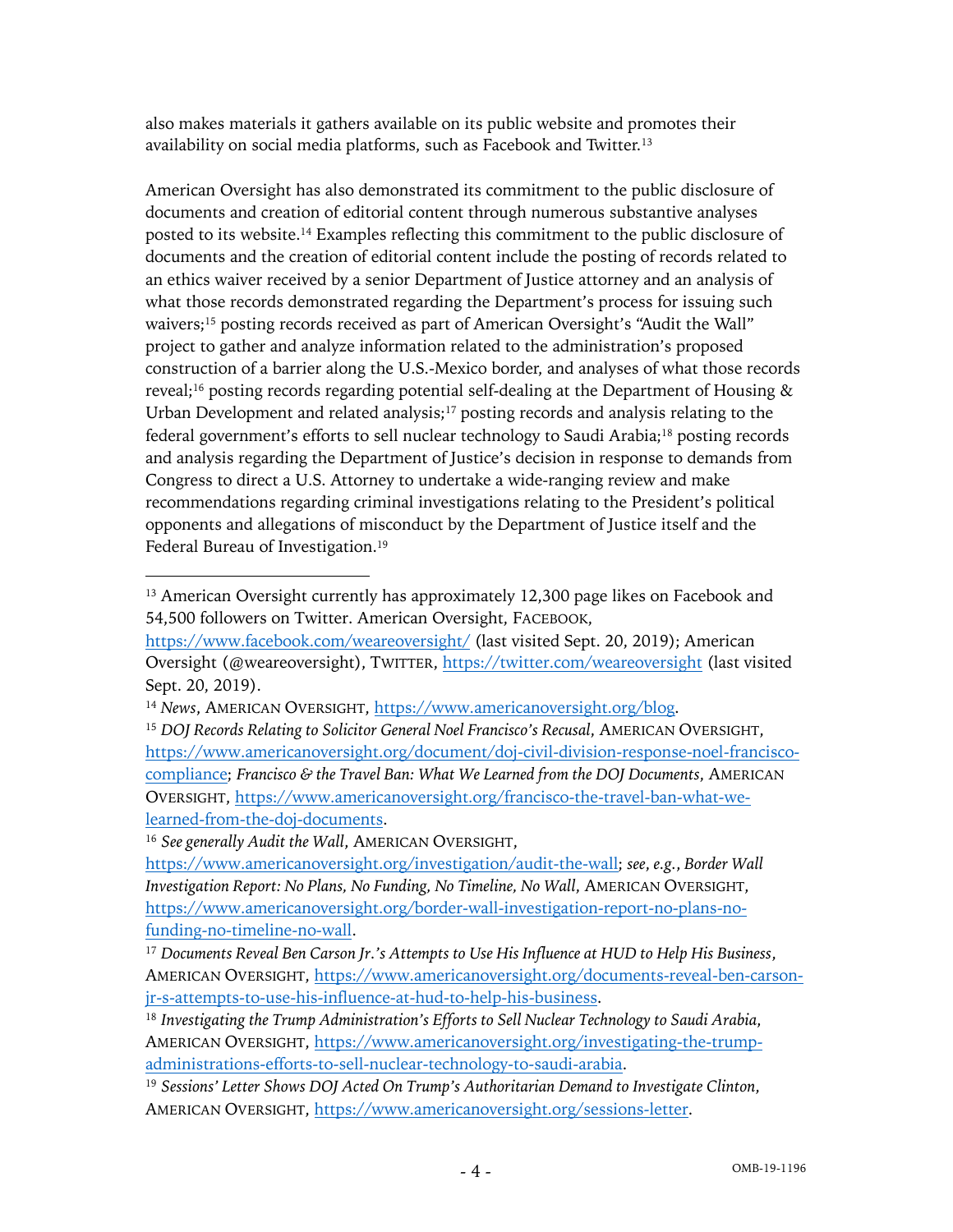# Accordingly, American Oversight qualifies for a fee waiver. **Application for Expedited Processing**

Pursuant to 5 U.S.C.  $\S$  552(a)(6)(E)(1) and the implementing regulations of your agency, American Oversight requests that your agency expedite the processing of this request.

I certify to be true and correct to the best of my knowledge and belief that there is a compelling need for expedited processing of the above request because the information requested is urgently needed in order to inform the public concerning actual or alleged government activity, and American Oversight is primarily engaged in disseminating the information it received from public records requests to the public.

Recent reporting demonstrates that there is clearly an urgent need to inform the public regarding the matters that are the subject of American Oversight's FOIA request. First, American Oversight has requested records with the potential to shed light on whether the current administration has, potentially at the behest of President Trump, undertaken inappropriate actions to pressure a foreign government to conduct an investigation of one of the president's potential political opponents in order to give the president an electoral advantage. Because voting in the presidential primary elections—in which both President Trump and candidate Joe Biden will be candidates—is scheduled to commence in less than five months, on February 3, 2020, and voting in the general election will start in just over a year, there is plainly an urgent need to inform the public about the administration actions that would be revealed by the records requested here.20 Second, factual developments in the last two weeks have demonstrated that there are immense public concerns that the president, his administration, and his private attorney, Mr. Giuliani, may be continuing or intensifying their efforts to use the authority and resources of the federal government to pressure the Ukrainian government to undertake an investigation of presidential candidate Joe Biden and his family. There is also widespread public concern that a whistleblower complaint within the intelligence community relates to the president's efforts to pressure the Ukrainian government to conduct an investigation of a political opponent for the president's electoral benefit.<sup>21</sup> Mr. Giuliani, the president's

https://www.washingtonpost.com/politics/trump-issues-fresh-denial-of-a-diceyconversation-with-a-foreign-leader/2019/09/20/00da79dc-dba3-11e9-a688-

<sup>20</sup> Catherine Kim, *The 2020 Election Calendar*, VOX (Sept. 12, 2019, 11:56 PM), https://www.vox.com/2019/6/26/18693259/2020-presidential-election-calendarprimaries.

<sup>21</sup> *See, e.g.*, John Wagner, *Trump Declines to Say Whether He Discussed Joe Biden in Call with Ukrainian President*, WASH. POST (Sept. 20, 2019, 12:27 PM),

<sup>303693</sup>fb4b0b\_story.html; Phil Helsel, *Whistleblower Complaint About Trump Involves Ukraine, Report Says*, NBC NEWS (Sept. 19, 2019, 9:54 PM),

https://www.nbcnews.com/politics/white-house/whisteblower-complaint-about-trumpinvolves-ukraine-report-says-n1056751.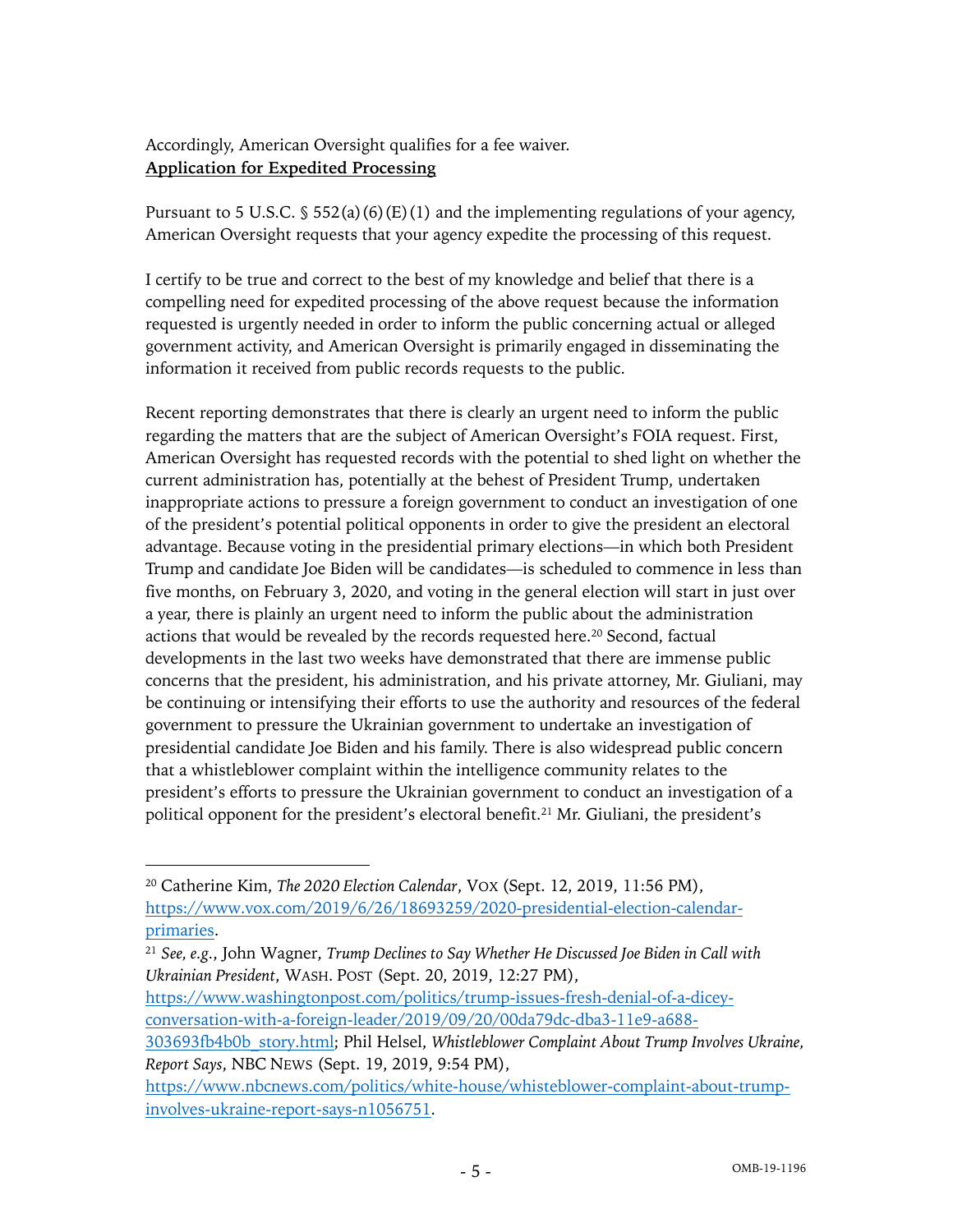personal lawyer, has again confirmed that he has endeavored to pressure Ukrainian authorities to begin an investigation.22

American Oversight's request seeks information that can shed light on whether and to what extent the Trump administration is attempting to use government resources to pressure a foreign nation to undertake actions designed to threaten, weaken, or otherwise target the president's political opponent for the purpose of giving him an electoral advantage. The public urgently needs the information American Oversight has requested before voting in the 2020 presidential election, including before voting in the primaries of that election. The public has a right to know if the president's administration has inappropriately used government power to gain electoral advantage against an opponent through pressure on a foreign nation.

I further certify that American Oversight is primarily engaged in disseminating information to the public. American Oversight's mission is to promote transparency in government, to educate the public about government activities, and to ensure the accountability of government officials. Similar to other organizations that have been found to satisfy the criteria necessary to qualify for expedition,<sup>23</sup> American Oversight "'gathers' information of potential interest to a segment of the public, uses its editorial skills to turn the raw material into a distinct work, and distributes that work to an audience."<sup>24</sup> American Oversight uses the information gathered, and its analysis of it, to educate the public through reports, press releases, and other media. American Oversight also makes materials it gathers available on its public website and promotes their availability on social media platforms, such as Facebook and Twitter.25 As discussed previously, American Oversight has demonstrated its commitment to the public disclosure of documents and creation of editorial content. <sup>26</sup>

https://www.facebook.com/weareoversight

<sup>22</sup> Robert Legare, *Rudy Giuliani Says He Didn't Ask Ukraine to Investigate Biden—And Then Says He Did*, CBS NEWS (Sept. 20, 2019, 10:31 AM) https://www.cbsnews.com/news/rudygiuliani-chris-cuomo-interview-did-not-ask-ukraine-to-investigate-biden-and-then-sayshe-did-cnn-appearance/.

<sup>23</sup> *See ACLU v. U.S. Dep't of Justice*, 321 F. Supp. 2d 24, 30–31 (D.D.C. 2004); *EPIC v. Dep't of Defense*, 241 F. Supp. 2d 5, 15 (D.D.C. 2003).

<sup>24</sup> *ACLU*, 321 F. Supp. 2d at 29 n.5 (quoting *EPIC*, 241 F. Supp. 2d at 11).

<sup>25</sup> American Oversight currently has approximately 12,300 page likes on Facebook and 54,500 followers on Twitter. American Oversight, FACEBOOK,

<sup>(</sup>last visited Sept. 20, 2019); American Oversight (@weareoversight), TWITTER, https://twitter.com/weareoversight (last visited Sept. 20, 2019).

<sup>26</sup> *See generally News*, AMERICAN OVERSIGHT, https://www.americanoversight.org/blog; *see*, *e.g.*, *DOJ Civil Division Response Noel Francisco Compliance*, AMERICAN OVERSIGHT,

https://www.americanoversight.org/document/doj-civil-division-response-noel-franciscocompliance; *Francisco & the Travel Ban: What We Learned from the DOJ Documents*, AMERICAN OVERSIGHT, https://www.americanoversight.org/francisco-the-travel-ban-what-welearned-from-the-doj-documents; *Audit the Wall*, AMERICAN OVERSIGHT,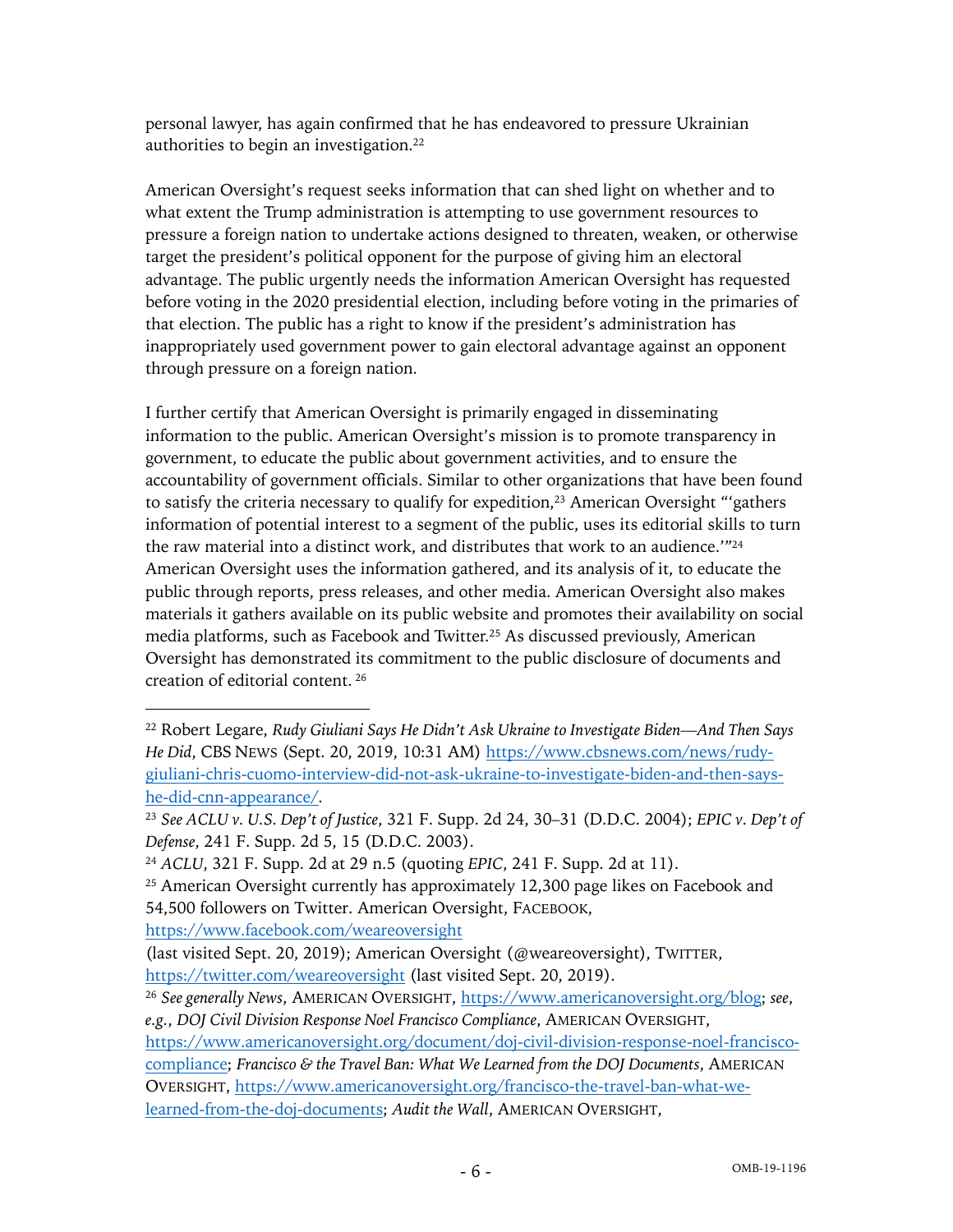Accordingly, American Oversight's request satisfies the criteria for expedition.

### **Guidance Regarding the Search & Processing of Requested Records**

In connection with its request for records, American Oversight provides the following guidance regarding the scope of the records sought and the search and processing of records:

- Please search all locations and systems likely to have responsive records, regardless of format, medium, or physical characteristics. For instance, if the request seeks "communications," please search all locations likely to contain communications, including relevant hard-copy files, correspondence files, appropriate locations on hard drives and shared drives, emails, text messages or other direct messaging systems (such as iMessage, WhatsApp, Signal, or Twitter direct messages), voicemail messages, instant messaging systems such as Lync or ICQ, and shared messages systems such as Slack.
- In conducting your search, please understand the terms "record," "document," and "information" in their broadest sense, to include any written, typed, recorded, graphic, printed, or audio material of any kind. We seek records of any kind, including electronic records, audiotapes, videotapes, and photographs, as well as letters, emails, facsimiles, telephone messages, voice mail messages and transcripts, notes, or minutes of any meetings, telephone conversations or discussions.
- Our request for records includes any attachments to those records or other materials enclosed with those records when they were previously transmitted. To the extent that an email is responsive to our request, our request includes all prior messages sent or received in that email chain, as well as any attachments to the email.

https://www.americanoversight.org/investigating-the-trump-administrations-efforts-tosell-nuclear-technology-to-saudi-arabia; *Sessions' Letter Shows DOJ Acted On Trump's Authoritarian Demand to Investigate Clinton*, AMERICAN OVERSIGHT,

https://www.americanoversight.org/sessions-letter.

https://www.americanoversight.org/investigation/audit-the-wall; *Border Wall Investigation Report: No Plans, No Funding, No Timeline, No Wall*, AMERICAN OVERSIGHT,

https://www.americanoversight.org/border-wall-investigation-report-no-plans-nofunding-no-timeline-no-wall; *Documents Reveal Ben Carson Jr.'s Attempts to Use His Influence at HUD to Help His Business*, AMERICAN OVERSIGHT,

https://www.americanoversight.org/documents-reveal-ben-carson-jr-s-attempts-to-usehis-influence-at-hud-to-help-his-business; *Investigating the Trump Administration's Efforts to Sell Nuclear Technology to Saudi Arabia*, AMERICAN OVERSIGHT,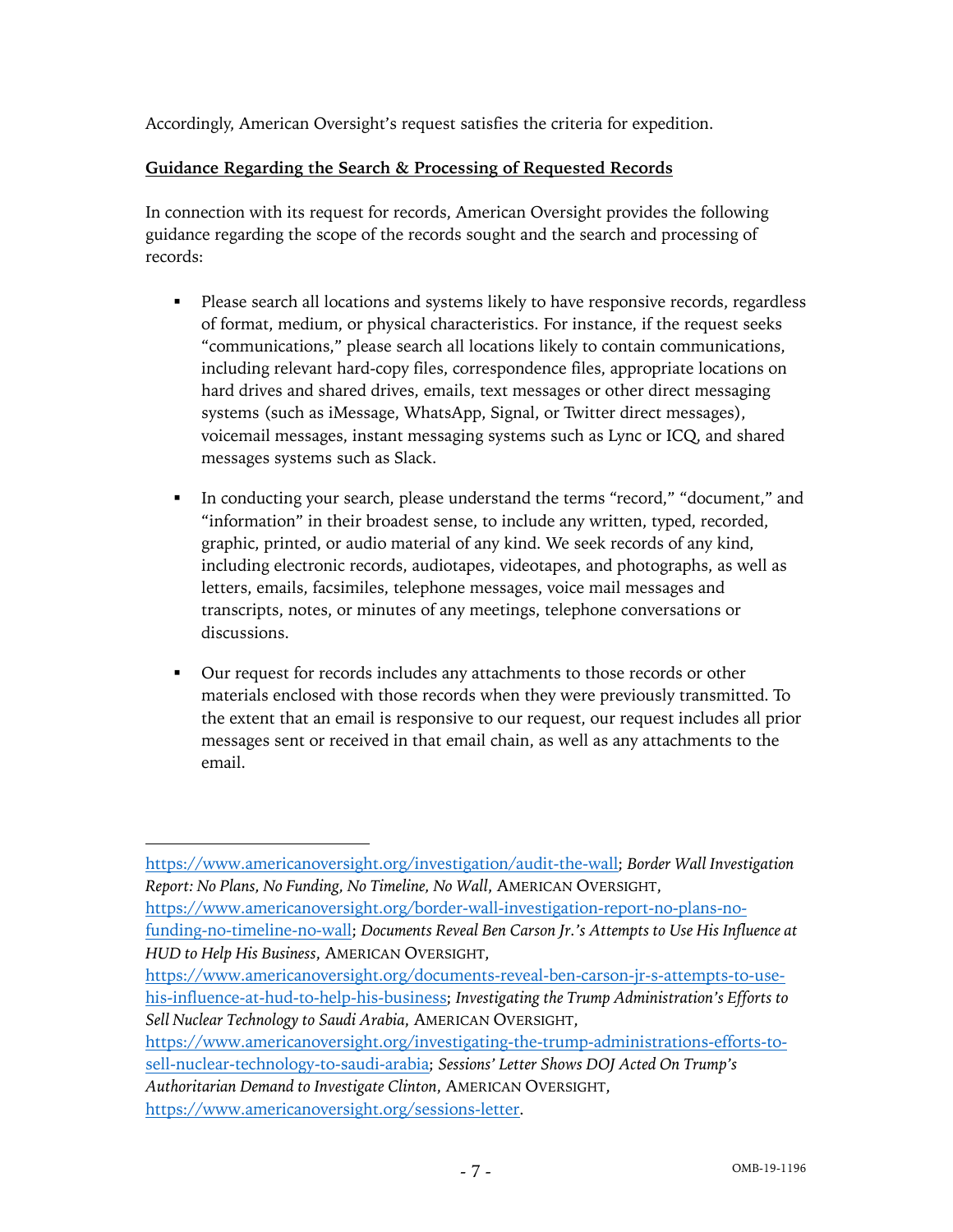- § Please search all relevant records or systems containing records regarding agency business. Do not exclude records regarding agency business contained in files, email accounts, or devices in the personal custody of your officials, such as personal email accounts or text messages. Records of official business conducted using unofficial systems or stored outside of official files are subject to the Federal Records Act and FOIA.27 It is not adequate to rely on policies and procedures that require officials to move such information to official systems within a certain period of time; American Oversight has a right to records contained in those files even if material has not yet been moved to official systems or if officials have, by intent or through negligence, failed to meet their obligations.28
- Please use all tools available to your agency to conduct a complete and efficient search for potentially responsive records. Agencies are subject to government-wide requirements to manage agency information electronically,<sup>29</sup> and many agencies have adopted the National Archives and Records Administration (NARA) Capstone program, or similar policies. These systems provide options for searching emails and other electronic records in a manner that is reasonably likely to be more complete than just searching individual custodian files. For example, a custodian may have deleted a responsive email from his or her email program, but your agency's archiving tools may capture that email under Capstone. At the same time, custodian searches are still necessary; agencies may not have direct access to files stored in .PST files, outside of network drives, in paper format, or in personal email accounts.
- In the event some portions of the requested records are properly exempt from disclosure, please disclose any reasonably segregable non-exempt portions of the requested records. If a request is denied in whole, please state specifically why it is not reasonable to segregate portions of the record for release.
- § Please take appropriate steps to ensure that records responsive to this request are not deleted by the agency before the completion of processing for this request. If records potentially responsive to this request are likely to be located on systems where they are subject to potential deletion, including on a scheduled basis, please

<sup>27</sup> *See Competitive Enter. Inst. v. Office of Sci. & Tech. Policy*, 827 F.3d 145, 149–50 (D.C. Cir. 2016); *cf. Judicial Watch, Inc. v. Kerry*, 844 F.3d 952, 955–56 (D.C. Cir. 2016). <sup>28</sup> *See Competitive Enter. Inst. v. Office of Sci. & Tech. Policy*, No. 14-cv-765, slip op. at 8 (D.D.C. Dec. 12, 2016).

<sup>29</sup> Presidential Memorandum—Managing Government Records, 76 Fed. Reg. 75,423 (Nov. 28, 2011), https://obamawhitehouse.archives.gov/the-press-

office/2011/11/28/presidential-memorandum-managing-government-records; Office of Mgmt. & Budget, Exec. Office of the President, Memorandum for the Heads of Executive Departments & Independent Agencies, "Managing Government Records Directive," M-12-18 (Aug. 24, 2012), https://www.archives.gov/files/records-mgmt/m-12-18.pdf.